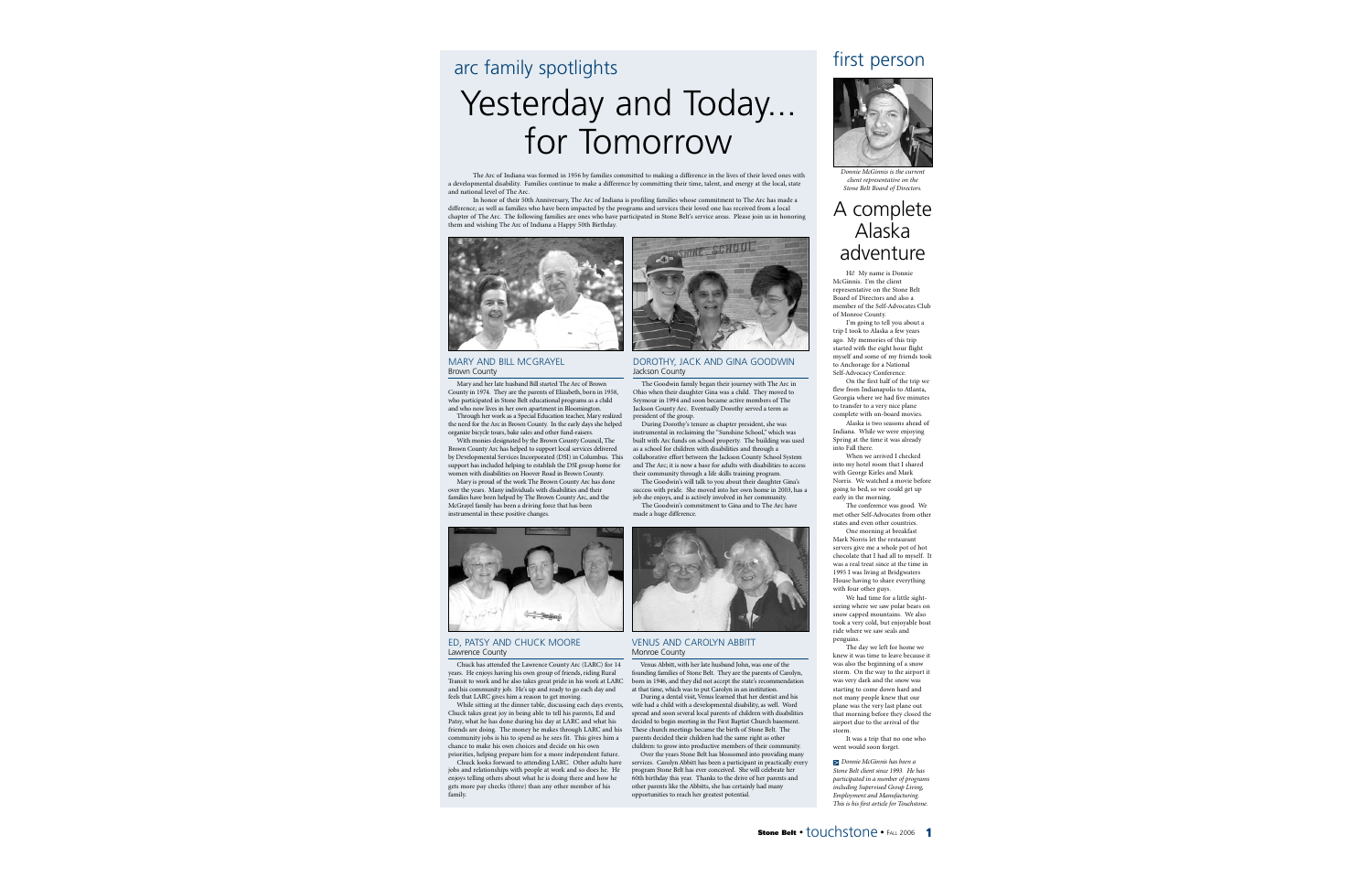# from the CEO Life is what we make of it

*"Life is what we make it, always has been, always will be." — Grandma Moses, American painter (1860–1961)* 

Simple truths are often the best and Grandma Moses speaks them very well. While this simple truth has not always been possible for people with disabilities because of the restrictions and barriers they have faced, I am heartened daily by the self-determination and accomplishments of the individuals with disabilities that we support. They are making a life worth living and they have the full support of Stone Belt behind them. We cheer when we hear about Miriam's productivity in manufacturing belts. We are elated to see the smile on Susan's face when she talks about her new apartment. We are overjoyed when we learn that Angee is venturing out into the community and out of her self-imposed seclusion.

I was honored to attend the Self-Advocates of Indiana State Conference this week. This accomplished group of individuals has learned the essence of self-determination — speaking up for themselves. During a lively town hall meeting I heard people with disabilities from all over Indiana (including several who receive Stone Belt services) talk about the lives they have created for themselves — the ways they have succeeded in their jobs, relationships, and home life and the contributions they are making to their communities. It was exhilarating. They talked about the supports they have had in turning their dreams into

realities: things like friends, community, someone to listen and to believe in them. All these simple things make a life. Despite all the obstacles our organization faces with rules, regulations, funding and more, the opportunity to see people make their lives and to be a part of that journey keeps our motivation to succeed very high.

J.li Sum

**Leslie Green,** Chief Executive Officer



# upcoming events

**October 19 Job Club Meeting**

**November 4**

**November 5**

**November 14 Aktion Club Meeting**

**November 16 Job Club Meeting**

**November 23 and 24 Thanksgiving Holiday** Stone Belt's day program facilities and offices

**December 25 and 26 Winter Holiday**

**New Years Day Holiday** Stone Belt's day program facilities and offices

 $6$  to  $7.30$  p.m.

4 to 5 p.m.

4 to 5 p.m.

cost of food.

will be closed.

will be closed.

**January 1**

will be closed

**Self-Advocates Meeting**

**Annual Meeting** 6 to 9 p.m. IGA Building in Spencer

Stone Belt 10th Street Main Conference Room What Not to Wear to Work. Come see the best and worst looks on our fashion runway. For more information contact Joyce Resler at 812-335-3507, ext. 229 or email jresler@stonebelt.org.

**Sweet Owen Industries Arc and Stone Belt of Owen County** 

Enjoy a catered dinner and awards presentations. For more information contact Kim Hodges at 812-332-2168, ext. 290 or email hodges@stonebelt.org.

Stone Belt 10th Street Main Conference Room

Mt. Gilead Church, 10th Street & Russell Road

Stone Belt 10th Street Main Conference Room Food for Thought. Join us for an end of the year pizza party and game. Please bring \$5 to cover the

Stone Belt's day program facilities and offices

4 to 5 p.m.

# **September 28 Lawrence County Arc and Stone Belt of Lawrence County Annual Meeting**  $6:30 \text{ p.m.}$

Lawrence County Fairgrounds Enjoy a catered dinner and awards presentations. For more information contact Kim Hodges at 812-332-2168, ext. 290 or email khodges@stonebelt.org.

# **October 3 Self-Advocates Meeting** 6 to 7:30 p.m.

Stone Belt 10th Street Main Conference Room Self-Advocates Indiana, Inc., is a statewide organization. It is comprised of individuals with disabilities active in raising awareness regarding the positive contributions of persons with disabilities in the workplace and community. ■ For more information contact Nancy Smith at

812-332-9959 or email nsmith@stonebelt.org. **October 6 VSA arts of Indiana** 

# **Art Entry Deadline**

VSA arts of Indiana is now accepting entries for an exhibit which will be held at the IN\*SOURCE annual conference in November. Any artist from the state of Indiana with a disability is eligible to enter. Only original work is eligible for submission. This exhibit will feature 2-D work (painting, drawing, print, collage, etc.) and

literary work (poetry, short story, etc.) Submissions should speak about or represent the theme of "Finding the Keys to Learning" through the arts. For further information about submission and contest details, contact Cheryl Paul at 812-332- 2168, ext. 261 or email cpaul@stonebelt.org. **October 10**

# **Aktion Club Meeting** 4 to 5 p.m.

Mt. Gilead Church, 10th Street & Russell Road Aktion Club is a client-based group where members give back to the community. The group is sponsored by the Kiwanis Club. For more information contact Ann Dininger at 812-332-2168, ext. 247 or email adininge@stonebelt.org.

# **October 12 Functional Behavior Assessments Seminar** 9:30 a.m. to 3 p.m.

Bloomington Convention Center For complete information see brief on Page 3. For more information call Cheryl Paul at 812-332-2168, ext. 261 or email cpaul@stonebelt.org.

# touchstone

# **FALL 2006 ISSUE 17**

Touchstone is published quarterly by: Stone Belt 2815 East 10th Street Bloomington, Indiana 47408 812.332.2168 www.stonebelt.org

Editor: Cheryl Paul Advertising: Stacey Ryner

Touchstone is distributed free of charge to families, friends, businesses and partners of Stone Belt.

# **06-07 BOARD OF DIRECTORS**

President: Don Hossler Vice President: Ed Otting Secretary: Phil Meyer Treasurer: Charlotte Zietlow Past President: Henry Upper

**06-07 BOARD MEMBERS** Stuart Mufson, Vickie Baker,

Charles Bradley, Dave Gregoire, Tim Hines, Donnie McGinnis, Patrick Robbins, Barbara Wilson, Cathi Canfield, Doug Giles, Amy Travis, Margaret Gilbride, Beth Gazley.

# **EXECUTIVE TEAM**

Leslie Green: Chief Executive Officer Ward Brown: Chief Financial Officer Kim Hodges: Senior Director of Programs Maureen Gahan: Director of Milestones, Clinical & Health Resources Brad Galin: Senior Director of Human Resources and Corporate Compliance Amy Jackson: Director of Development

# **DEPARTMENTAL LEADERSHIP**

Jack Clark: Director of Management Information Systems Bitta DeWees: Director of Monroe County Employment & Day Services Larry Pejeau: Director of Sales and Marketing Susan Russ: Director of Stone Belt East Employment & Day Services Dottie Stewart: Director of Supported Living Tonya Vandivier: Director of Supervised Group Living

# of note



*Kim Hodges, a 17-year veteran of Stone Belt, has been named new Senior Director of Programs.*

### **FUNCTIONAL BEHAVIOR ASSESSMENTS SEMINAR**

The Arc of Indiana, along with local sponsor Stone Belt, will host a Functional Behavior Assessments Seminar on Thursday, October 12 at the Bloomington Convention Center (302 S. College Ave.) in the Great Room. Many rely on behavioral clinicians or other professionals to assess the causes of certain behaviors. This seminar will explain the Functional Behavioral Assessment process and offer practical tools for better participants will learn to better support

**HODGES NAMED**

programs.

**SENIOR DIRECTOR OF PROGRAMS** Kim Hodges has been named Stone Belt's new Senior Director of Programs. On June 19, Hodges began in this position, overseeing all day services, group homes and supported living

Hodges was chosen after an application and interview process that was open to internal candidates. The nature of the new job requires an intimate knowledge of Stone Belt's many facets. While Hodges' previous position as Director of Day Services for Owen and Lawrence Counties will not be filled by a new individual, she will develop a

> assessment process can lead to proactive solutions.

and basic assessment strategies,

people toward achieving goals, increased independence and an improved quality of life.

# **SUPPORT THE ANNUAL**

**UNITED WAY CAMPAIGN** Stone Belt encourages you to donate to the United Way of Monroe County Fund-Raising Campaign, "Celebrating 50 Years of Improving People's Lives." United Way's goal is to raise \$1.5 million to help Stone Belt and other member agencies create lasting progress for the people we serve.

United Way invests your gift to the Community Care Fund so that it has the maximum possible impact. Community Care funds are distributed to member agencies, including Stone Belt, that have been certified as meeting high standards of accountability and efficiency. Making a pledge to the United Way Campaign is easy! Call or email

their office for a pledge card, or download one from their website Once you've filled it out, simply mail or fax it back to their office:

United Way of Monroe County 441 South College Avenue Bloomington, IN 47403 812-334-8370 (phone) 812-334-8387 (fax) uw@monroeunitedway.org www.unitedway.monroe.in.us



County's mail will now be delivered to a Post Office Box. The new address will be:

All phone numbers will remain the same.

### **STONE BELT OF OWEN COUNTY ADDRESS CHANGE**

Stone Belt of Owen County

PO Box 684 Spencer, IN 47460

Due to an ongoing challenge with the rural mail delivery, Stone Belt of Owen

Approximately 30 people, including Stone Belt East clients Zach Reichmann and Jessica Gault (pictured above), dressed in their finest for the event. Upon arrival, guests received silk corsages and posed under a floral archway to have commemorative photos taken.

Smith, while live music was provided by Corey Brasher and Dave Tingley. It was an elegant evening of fun!

structure for how those responsibilities will be covered. Directors of other individual programs will continue in their current positions at this time. This important new position was created to continue in the development of Stone Belt's vision for "whole" agency strategic planning. This will allow Stone Belt the greatest opportunity to continue providing the highest quality and most efficient programs.

Hodges began working for Stone Belt in July of 1989 when she was hired as a Work Services Substitute. Over the years she has held a number of positions such as Work Services Supervisor (SOI) and Director of Stone Belt of Owen County.

understanding what behaviors are, why they happen, and how the functional By gaining a better understanding of how to use interview, observation into the first step of understanding behaviors. Registration will begin at 9:30 a.m. and presentations will run until 3 p.m. with an hour lunch break from 12 to

1 p.m. Registration fees are as follows: Parents and People with Disabilities, \$30; Staff and Volunteers with local Arc Chapters, \$40; Staff with Non-Arc Provider Agencies, \$60. To find out more or to request a

Going beyond the general concepts of positive behavior supports, this training will take participants deeper registration form, call Cheryl Paul at 812-332-2168, ext. 261 or email cpaul@stonebelt.org.



# **SUMMER PICNICS**

Stone Belt of Lawrence County held its annual Summer Picnic on August 25 at Spring Mill State Park, and Stone Belt of Owen County celebrated on September 1 at Flatwoods Park.

There were a number of activities to keep attendees busy at these all-day celebrations including barbecue lunches, hiking and volleyball. The finale of both gatherings were the annual group "water fights."

"Clients and staff look forward to these picnics every year. We all take a day off from work and spend time with each other in a laid-back atmosphere," said Senior Director of Programs, Kim Hodges.



# **FORMAL DANCE**

Stone Belt East held a formal dance for clients and staff on July 17.

Decorations and food were donated by parents Brenda Luken and Vickie



*Arc of Indiana Board Members Amy Johnson and Betsy Higgins (also a Stone Belt client) get ready to cut the 50th Anniversary celebration cake with The Arc of Indiana's Executive Director John Dickerson.*

# **ARC OF INDIANA PICNIC**

**By Jenny Austin, LSE Coordinator** Three packed vans and one car were needed to take Stone Belt attendees to The Arc of Indiana 50th Anniversary celebration and Self-Advocates of Indiana Annual picnic in Indianapolis on July 21. Stone Belt wasn't alone. At least 300 people from all over the state came to celebrate at historic Garfield Park.

Not to be a name-dropper, but the picnic was definitely the place to rub elbows with important people. Betty Williams, President of the Self-Advocates of Indiana as well as the Arc of Indiana Coordinator of Client Education and Training, led things off. Mitch Roob, Secretary of the Family and Social Services Administration, spoke and read a proclamation from Governor Mitch Daniels honoring the Arc of Indiana for its 50 years of advocating to improve the lives of people with developmental disabilities and their families.

Stone Belt's Betsy Higgins, <sup>a</sup> member of The Arc of Indiana Board, cut the 50th Anniversary cake along with fellow Board member Amy Johnson and Arc of Indiana Director, John Dickerson (picture above).

Circulating through the crowd we also had the chance to chat with Dave Gootee, former CFO of Stone Belt and current Deputy Director of the Bureau of Developmental Disabilities Services and Peter Bisbecos, Director of the Division of Disability and Rehabilitative Services.

Although there were many speeches and important guests, this was a picnic and the focus of the day was definitely on fun. A variety of games were available, including Stone Belt's own Hacky Sack team: Billy Setser, Joe Tamewitz and Brian Fiscus. Bingo drew an enthusiastic crowd and a DJ provided music.

If someone had a story to tell, the Museum of the Person had a tent set up for just that purpose. For those who believe a picture is worth a thousand words, photos were available courtesy of John Dickerson. The afternoon was capped off with great door prizes.

Finally – hot, sweaty, tired – we piled back in the vans for the trip south to Bloomington. I can't vouch for all the vans, but in ours, the main topic of conversation was simple, we had fun and were so glad we participated in this special event!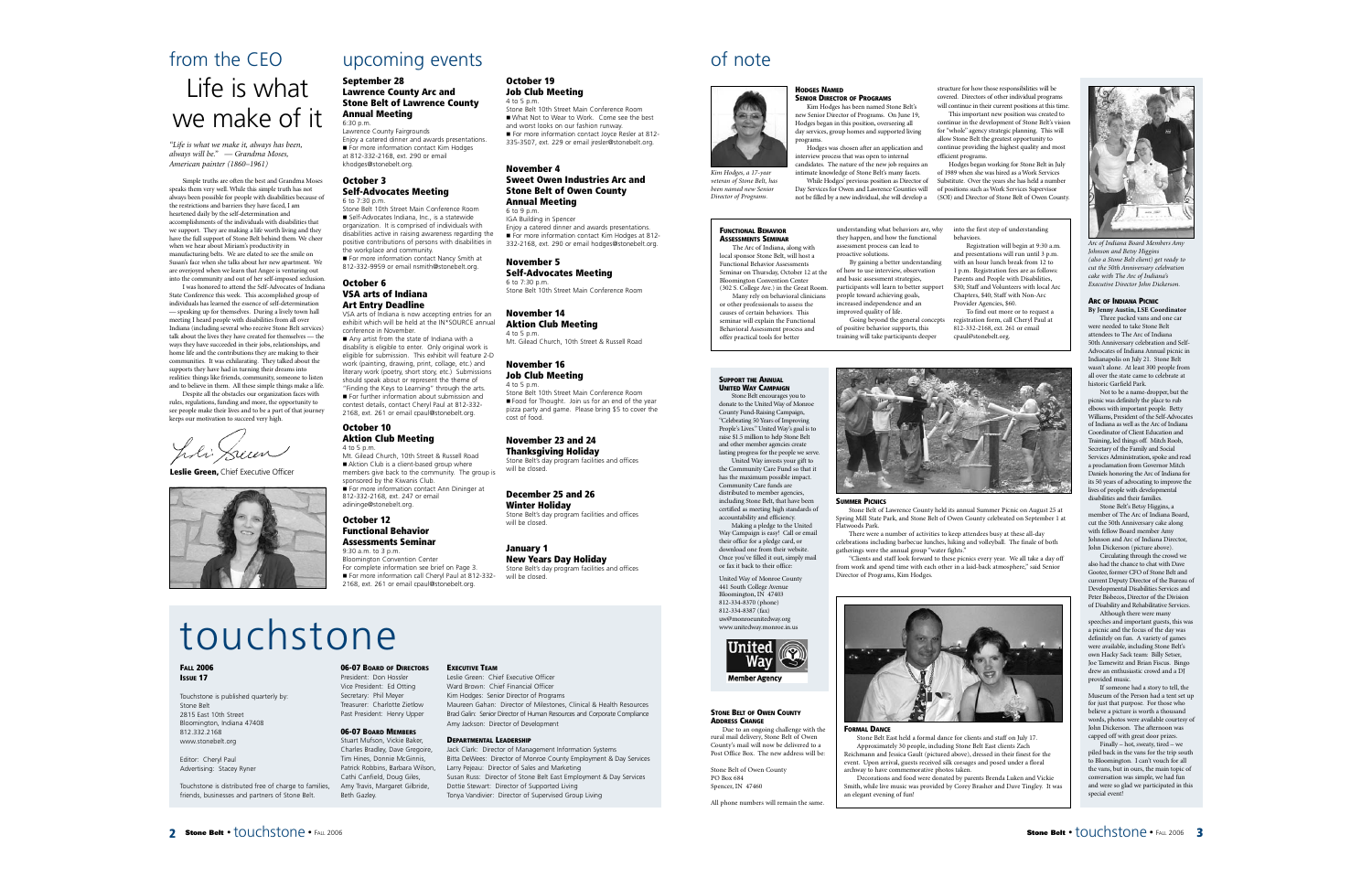# employment spotlight

# The complete guide to working at Stone Belt

# *Why I love my job*

### **By Billie Woods Supported Living Coordinator**

I cannot believe I am about to start my 13th year at Stone Belt. This was the last place I thought I would make my career.

Before I started at Stone Belt, I did not know anyone who had a developmental disability. Growing up on the west side of Bloomington, the things I heard about persons with developmental disabilities from my peers as a kid were stereotypical and very ignorant. I am ashamed to even document them here. So I won't, but needless to say, I wanted nothing to do with it.

Even in college when I majored in Social Work, working with persons with developmental disabilities never entered my mind as a career option. Then, during my junior and senior years I had to complete various internships. Some of the places that I thought I would love, I quickly learned were not for me. One of my friends had an internship at Stone Belt and started telling me about the clients she worked with and I was absolutely amazed. The experiences she described did not match up with many of my preconceived notions. Working with persons with developmental disabilities sounded like fun. I decided I wanted to look for a job like this so when I saw an ad in the paper for Stone Belt, I decided to apply.

Nine months before graduating, I was hired as Weekend Residential Relief for Blackstone House. (This position is now called an Instructional Associate). I worked 20 hours a week and I remember it took me a long time to figure out exactly what my job was.

As Residential Relief, I had no specific responsibilities related to my job title other than to provide direct care support to clients. It was so hard to believe that by performing my duties I was actually working. It didn't feel like a job. I was spending time with people I liked; we went shopping, saw movies and had picnics. I was amazed that I was actually getting paid to do fun things with fun people.

Eventually, I learned that my job was to try to work myself out of a job. I was supposed to teach clients to take care of as much as they could independently so they did not need to depend on staff. Every so often I experienced a few days that definitely felt like work, but for the most part I loved everything I did. In time I began to see progress. The clients I was with every week started achieving things they couldn't when I first met them. Knowing I might have been a part of that progress was the best feeling. I was hooked.

I tried a few different positions over the next few years, and eventually became Group Home Manager at Kirkwood House where I met the group of clients I primarily work with to this day.

When I first met them, one of the women did not like me at all and asked that I be transferred because I was blonde. Her boyfriend, who also lived there, liked blondes and she thought I was going to steal him away.

Another did not speak to me a lot because she had a hard time communicating and it made her mad when I didn't understand what she was trying to tell me immediately. I would have never thought six years later, that I would move with these two women to be their staff as they entered Stone Belt's Supported Living program and rented their first apartment.

Through my career at Stone Belt I have held several different residential positions in the Supported Living and Supervised Group Living programs. Now I work as a Supported Living Coordinator. I am thrilled that I still get to be involved with the clients I have grown to care so much about over the years. I love spending time with them. They are some of the wittiest people I know.

I am proud to be part of their celebrations and honored to be someone they trust to help when things are not going the way they had hoped. Although this is not the career path I ever intended to take, I cannot imagine doing anything else.



*Supported Living Coordinator Billie Woods (center) is shown with two of her clients Carolyn Abbitt (left) and Angie Deel. Woods has worked at Stone Belt for 12 years*

# sample jobs at stone belt



Stone Belt offers job opportunities in many different areas. To explore the possibilities of joining our team, visit our Website at www.stonebelt.org and click on Jobs.

SLP CASEWORKER — Provides daily support of his/her assigned clients at their homes in the community.

EMPLOYMENT CONSULTANT — Works to ensure the successful implementation of clients looking for and maintaining jobs in the community.

INSTRUCTIONAL ASSOCIATE — Provides direct daily instruction and support to clients to assist them in achieving their personal goals.

|  | ADMINISTRATIVE ASSISTANT - Provides general clerical and administrative<br>support to various departments.                                 |
|--|--------------------------------------------------------------------------------------------------------------------------------------------|
|  | NURSE - Provides direct medical services to various Stone Belt clients.                                                                    |
|  | BEHAVIOR SPECIALIST - Provides behavioral and therapeutic supports for clients,<br>families and/or staff to reach their maximum potential. |

FOOD MANAGEMENT PREPARATION SPECIALIST — Is responsible for assisting in food purchasing, meal planning and preparation and implementation of Individual House Policies for Stone Belt group home residents.

HOUSE MANAGER — Is responsible for the day-to-day operation of an individual Group Home facility. Manages other members of his/her Supported Group Living Team.

# executive team

by the numbers

press time.

A strictly by-the-numbers perspective of Stone Belt. Totals are up-to-date as of

Total Employees 530 Full-Time 392 Part-Time 138

Bartholomew County 14 Jackson County 4 Jennings County 88 Lawrence County 84 Monroe County 322 Owen County 14 Female 373 Male 157 Married 219 Single 311

15 years + of service 18 10-15 years of service 23 5-10 years of service 60 3-5 years of service 75

Stone Belt has recently formed a new Executive Team which has become the central leadership entity for the organization. The new team model will allow Stone Belt to react more quickly to opportunities and challenges and be more nimble in making critical decisions. It will also allow the CEO more time for strategic activities.



# BY INTERNET

Stone Belt does not currently accept applications via the Internet; however, applications can be downloaded from www.stonebelt.org.

# BY EMAIL

Email your resume to hireme@stonebelt.org as an attachment in one of the following formats: MS Word (.doc), Plain Text (.txt), Rich Text (.rtf), or Acrobat (.pdf).

# BY MAIL

Mail your application or resume to Human Resources: Stone Belt Human Resources 2815 East 10th Street Bloomington, IN 47408.

# BY FAX

Fax your resume or application: 812-323-4610, Attn: Human Resources

# IN PERSON

| Applications can be picked up |
|-------------------------------|
| and submitted at the          |
| following locations:          |
| · Bloomington:                |
| 2815 East Tenth Street        |
| • Bedford:                    |
| 712 Stars Boulevard           |
| • Spencer                     |
| 36 Concord Road               |
| • Columbus:                   |
| 1503 B Cottage Avenue         |

# *The life you change* how<br>to apply **how to apply the your own**

# **By Brad Galin**

**Senior Director of Human Resources and Corporate Compliance** The freedom of working at Stone Belt is matched by a great level of responsibility. Although terms like freedom and responsibility do not always go together, for the vast majority of our jobs, it is a perfect match.

There are few jobs in this world that offer the opportunity to get paid while allowing other people to experience such joys as swimming, starting their first job, or moving into their own apartment. While working, there are also great responsibilities that can include the preparation of food, assistance with personal care, and setting boundaries to keep someone safe. These are the daily experiences of the direct support professionals of Stone Belt.

I am often asked what makes an employee a "good" employee. The answers to that are as diverse as the number of "good" employees that we have, which is now about 530. However, I believe a couple of traits come to the forefront when someone makes the jump from just doing their job to truly fulfilling their own passion through our mission to prepare, empower, and support those we serve everyday.

First: a genuine heart and a true sense of care for people. This certainly applies to most any social service type of position, but it is more pronounced here than many other places. It is the human heart that allows all of us to see the possibilities of our fellow citizens. Of course, this is something that is impossible to measure, accurately predict, or have a magic formula to create.

A second trait, the ability to "think on one's feet," is essential. Despite the best scripted ideas, detailed lesson plans, or a set schedule, something inevitably will change. Great and meaningful things can occur in these unanticipated moments. A chance encounter at the park leads to an on-going interest in animals for a client; a change in client assignment leads to an eventual transfer to work with someone full-time; or a stop in a restaurant for a bite to eat leads to a new job. These are events to be cherished, not feared. It is the variety that so many of our employees value within their days.

What do our employees receive for this hard work and dedication that they continuously demonstrate? Wages that are as competitive as possible within the marketplace. Despite reduced state funding and ongoing constraints on overall budget increases, one of the objectives this year is to increase the entry level rates for our direct support professionals. We are hopeful that this will be able to occur soon.

One area in which the agency is able to excel is with our benefit offerings. Any employee regularly scheduled to work more than 30 hours a weeks is eligible for coverage for health, prescription, dental, vision, life, long-term disability, short-term disability, and critical illness insurance plans. Stone Belt contributes heavily toward the health insurance with employees able to elect free coverage for themselves. Stone Belt also offers a 401(k) toward which the agency contributes three percent of earnings, regardless of the contribution made by the employee.

Other benefits include: flexible scheduling options, an Employee Assistance Program that offers free and confidential counseling and support, annual flu vaccinations, paid time off, home mortgage assistance, and a referral awards program that pays money for referring new employees to the agency. However, the biggest benefit that is cited by our employees is the satisfaction that comes with making a difference in the lives of those we serve. One of our employees wrote a message about his experiences at Stone Belt. Some of his words capture well the feelings of many of our employees:

"Before long it's been three months/a year/three years, and the person you were helping down the hallway when you first started is now helping other clients walk down the same hallway. What happens occasionally in other workplaces is a common event here: we grow beautiful things called independence, will, and hope."



*Stone Belt of Lawrence County staff member Carrie Elkin dances with retirement program client Jerry Killion in Bedford.*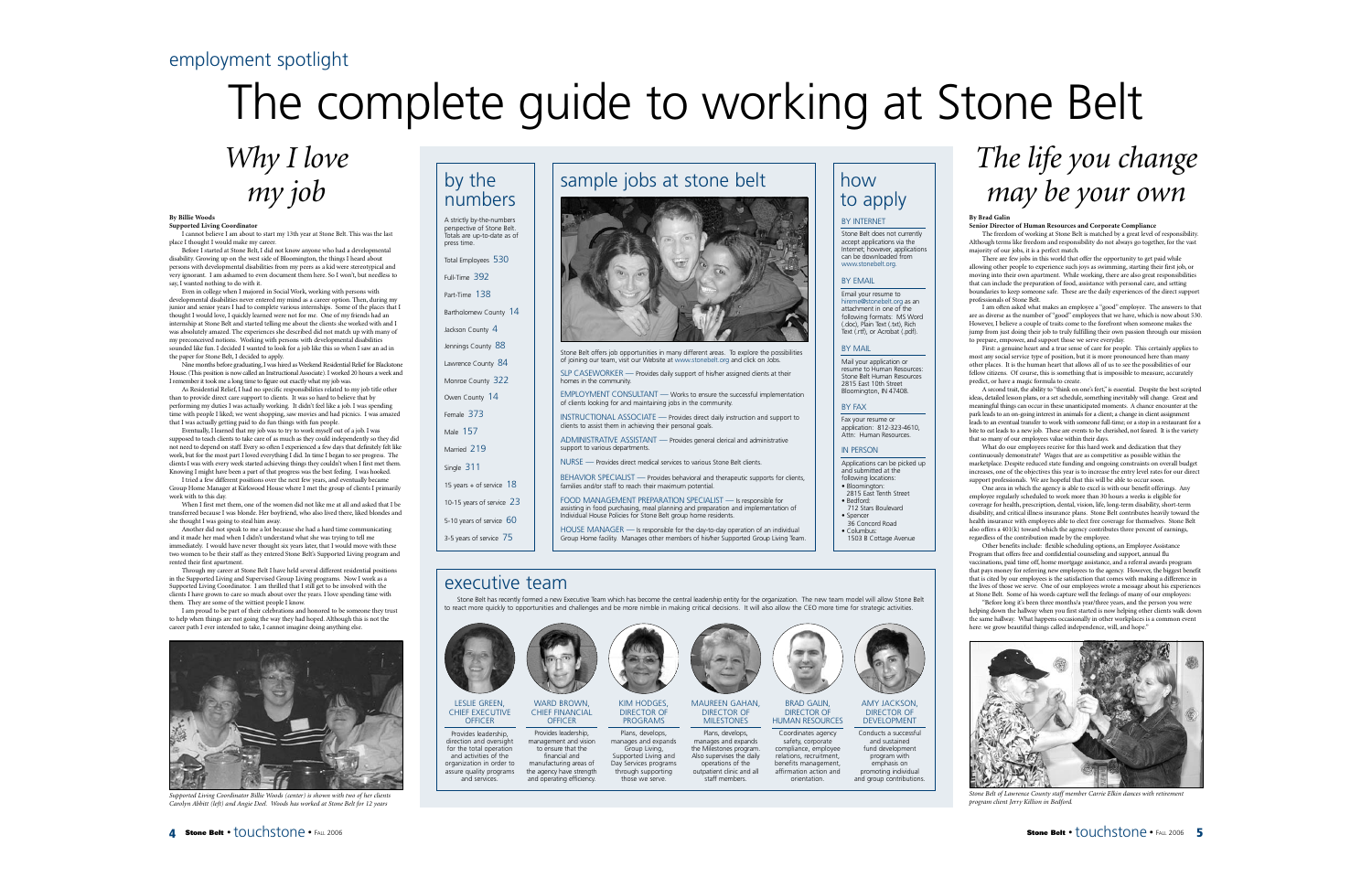# fun day celebration

# Journey of Hope makes a stop at Stone Belt

### **By Cheryl Paul Publications Supervisor**

Everyday while working at Stone Belt, I see amazing people accomplishing amazing things, and I am always touched by the daily enrichment of lives. But every once in a while an event comes along that is moving on an even deeper level. For me, one of these was Fun Day 2006, featuring the Pi Kappa Phi, Push America, cycling team.

Push America is a not-for-profit organization founded in 1977 by members of the Pi Kappa Phi fraternity. Today it remains the exclusive national learning project of the fraternity, with a stated mission to "Build leaders of tomorrow by serving people with disabilities today."

"We are riding to spread a message of acceptance and understanding for people with disabilities," said Jonathan Leffler, Community Relations Director for the Trans team. Each summer Push America sponsors the Journey of

Hope, a 12,000-mile combined cycling event. 81 undergraduate and alumni members of Pi Kappa Phi from across the United States participate in the ride, during which they cycle 4,000 miles from San Francisco, CA and Florence, Oregon to Washington, D.C. There are three different routes: North, South, and Trans. The Trans route is the most grueling of the trips, traveling over largely mountainous terrain.

Throughout its ride the team holds "friendship visits" with organizations around the country that support persons with disabilities. Stone Belt was one stop on this year's Trans route. This is the second year in a row that the group has visited Stone Belt.

Stone Belt was notified in May that its 10th Street headquarters would once again be a stop on the riders' journey. Word spread throughout the organization that the cyclists would be back. Clients and staff were so excited; everyone was talking about it for weeks. Finally the day arrived. On July 26 the cyclists arrived at 12:30 p.m. All 10th Street clients waited excitedly in front of the building, and at the first sign of them a huge cheer erupted. The cyclists smiled and waved as the clients welcomed them to Stone Belt.

"This was the best welcome we had our whole trip," said cyclist Steve Sollner, a rider from Boulder, Colorado. "How can I complain about anything after seeing these smiles? This is what the ride is all about?

After their arrival, the cyclists were ushered into the cafeteria to enjoy a hot dog and baked bean lunch, prepared and served by the ladies of Kappa Kappa Sigma, <sup>a</sup> local philanthropic group. The bikers each chose a different group of clients to share lunch with. For the rest of the afternoon the cyclists and clients participated in Fun Day activities including various carnival games, and music and dancing in the gymnasium.

I must admit that the Pi Kappa Phi men surprised me. My stereotype of a fraternity resembles a scene out of the film *Animal House,* in which everyone is running around in a toga and drinking beer; where all anyone cares about

and thinks about is partying. The students I met through Push America, however, changed many of my preconceived notions.

The thing that struck me the most was the incredible rapport the riders had with the clients. They took time to talk and get to know everyone individually. A few bikers and clients even found that they shared a mutual love of the game "hacky sack," which they then played together throughout the afternoon.

Most of the riders did not have a personal connection to any individuals with developmental disabilities before the ride, other than through their fraternity connection. But many of the cyclists say the trip has been a lifechanging experience.

"The ride forces you out of your comfort zone and pushes your personal boundaries," said cyclist Michael Wilbourne from Ft. Collins, Colorado. "I have an entirely different outlook on life and am excited about being able to impact the lives of others."

Cyclist Nick Hart from Kansas City, Missouri described the life-changing experience perfectly when he said, "We start out as boys on the West coast and end up as men on the East coast."

Many riders continue supporting persons with developmental disabilities after the ride. This is the second year Wilbourne has completed the journey. Last year, after his first trip, he continued raising money back at his school. One of his personal causes was to increase accessibility in his community. Much of his fund-raising efforts went toward installing wheelchair ramps throughout the town.

For the ride itself each cyclist is required to raise money. The Trans team consisted of 15 riders and five crew members who each raised approximately \$5,000. This money is then donated to the organizations where the cyclists stop throughout their journey. Stone Belt received a check for \$750 from the team to increase athletic opportunities for clients. The organization plans to use the funds to enable clients to participate in PALS, a group that offers equine-assisted activities for people with special needs.

The day concluded around 3 p.m., with Stone Belt clients waving the cyclists off to their next stop on the IU campus where they were scheduled to rest for the night. Even as the day came to an end, I couldn't stop thinking about the wonderful interactions between the cyclists and clients. I had a smile on my face the entire day. Even a few weeks later I can't stop telling my friends about the event.

I know I speak not only for myself but also for many others in our Stone Belt community when I say we hope to have the honor of hosting the Push America cyclists next year.

*To find out more about Push America and the Journey of* > *Hope log on to www.pushamerica.org.*

# journal entry

Journey of Hope cyclists kept an online diary of their 4,000 mile, 74-day trip. Here is an excerpt from one rider's journal of his visit to Stone Belt.



**Stone Belt** July 26, Day 57

> *Physical exhaustion hit me like a brick today. I am finally starting to feel the toll my body is enduring from this extremely long and arduous bike ride. The ride today was relatively easy, but seemed difficult to pretty much the entire team due to exhaustion. I would say about 95% of the team is feeling the same way I am. The scenery, however, was tremendous. I felt like I was in Oregon again. It was very green and lush; some of the roads were surrounded by enormous trees. Knavel rode along with us today. He did really well; he rode with the sweeps the entire day. We then staged up at a golf course for a few minutes and headed to our arrival at Stone Belt. This was an awesome arrival. We rode up to the building to a ton of people cheering for us. I have never seen so many people so excited to see us. We then went inside and ate some food. Afterwards, we all played some games, danced, and hung out with a ton of people with disabilities. I had a great time.*

*We spent a few hours there, then departed back for lodging. They even cheered for us when we left, which was really cool. Nick and I then decided to take a tour of the campus (Indiana Univ.). It is a gorgeous campus, and huge as well. Their Greek row is fantastic. All the houses look 100 years old and are gigantic. The Pi Kapp house, which we are staying in, is awesome; it sleeps about 130 people. The actual campus is awesome. There are a ton of trees and a huge park/jungle in the center of campus. I could definitely see myself going to school here. We then tried to get into Assembly Hall where the Hoosiers play, but could only get into the hallways. The actual gym part was locked due to basketball practice. For dinner, Dr. Phil Summers, <sup>a</sup> past national archon, provided us with a great dinner at the Pi Kapp house. He also told us about the university and its Greek life, which was quite interesting. After that, I read for a while and then headed to bed.*

**By Jonathan Hughes, cyclist**

**University of Colorado — Boulder — Eta Gamma**

# program spotlight Saluting Healthy Families' contributions

# **By Vicky Sorensen**

**Program Manager, Healthy Families, Monroe County** For the past six years I have worked at Stone Belt as Program Manager of Healthy Families Monroe County. In May of this year, Stone Belt made the strategic decision to phase out its Infant and Child Developmental Services, of which Healthy Families has been a part. Beginning September 1, Monroe County's Healthy Families program transitioned to The Villages of Indiana a not-for-profit organization committed to the strengthening of families.

The Villages is the largest Healthy Families provider in the State of Indiana. Approximately 1,000 children and families from across seven counties are served within their program. It is with mixed emotion that we make the transition away from Stone Belt, but it is with elation that we will continue and thrive as a part of The Villages. We have been the "square peg" trying to fit into the "round hole" of Stone Belt. Because The Villages have other Healthy Families sites throughout the State, we will now fit into the "square hole."

With Healthy Families' move from Stone Belt, <sup>I</sup> would like to reflect upon my last six years working within the program.

The Healthy Families Monroe County program began with Stone Belt in 1997. Healthy Families is a nation-wide prevention program designed to work toward eliminating abuse and neglect of children and to support and encourage parents by building on parents strengths. Family Support Specialists work with families to reduce the stress and maximize the joys of parenting and to provide a healthy start for parents and their new babies. Families are visited in their homes on a regularly scheduled basis. After training and certification, Family Support Specialists carry a caseload of between 15-25 families

We often hear people say, "What a nice job to just

# staff spotlight Meet Amy Jackson, Development Director

play with babies all the time." This is most certainly part of the job, but more times than not Family Support Specialists work with families that are experiencing extremely stressful events in their lives such as: A family being evicted from their home with no money or a place to move to; Domestic violence happening in the home while the mother lacks the self-confidence to leave the abuser; Child Protection Services becoming involved in

*Stone Belt held a farewell event on June 30 to recognize its Infant and Child Developmental Services Department. First Steps, Parent Aid and Healthy Families staff were honored for their commitment and dedication.*

CONTACT INFORMATION

4625 East Morningside Dr. Bloomington, IN 47408 812-961-2500 (phone) 812-961-2504 (fax)

The Villages is the largest child and family services not-for-profit agency in Indiana. The new Healthy Families office will be located at:

# **By Cheryl Paul**

**Publications Supervisor** Being a sideline observer of Stone Belt's work in the community wasn't enough for Amy Jackson.

For the past two years, Jackson has lived next door to Blackstone, one of the organization's group homes. When Stone Belt posted its redesigned

Development Director position in the newspaper, Jackson was immediately excited about the possibility of joining the organization to which she had a unique connection.

"The women are wonderful neighbors – they are always friendly and courteous," Jackson said. "They made us feel great when we moved in, saying hello and welcoming us into the neighborhood. Our favorite thing about their home is that they always decorate it for the holidays. It's so fun to see their excitement for each celebration."

Before being hired at Stone Belt, Jackson previously telecommuted for a College in Israel, coordinating development and programming for them in the United States. Although she enjoyed the work she was doing, she felt it was time to connect to a local agency where she could participate in and support the community where she lives.

In addition to her connection to Blackstone House, Jackson also has another close connection to persons with developmental disabilities. Her mother, Julie, was a Special Education teacher and served as an advocate through her service as a board member of her local Arc.



*Stone Belt Development Director Amy Jackson is flanked by her neighbors, the ladies of Blackstone House. Top L/R: Krista Heard, Tasia Tanier-Gesner, Jackson, Nancy Murray. Bottom L/R: Leslee Payton, Mary Perri, Susie White and Patsy Smitz*

"My mother instilled in me a passion for lifting up all members of society," said Jackson. "My earliest childhood memories include substantive and beautiful experiences with exceptional people who overcame their developmental challenges to create for themselves rich lives of meaning and purpose.' In Jackson's position as Development Director she will be responsible for the creation and implementation of <sup>a</sup> comprehensive fund-raising plan. She will also oversee whole-agency communications and public relations strategies. Her daily duties are very diverse and include opportunities to: meet with

the family and the mother being afraid her children will be removed; A family needing food, their electric bill paid, a job, a day care provider.

Family Support Specialists work with these families to find the resources to provide the answer to the many possible stresses in the family's life. Healthy Families also serves families who are not facing crisis situations but need our support to gain the confidence, as new parents, that they are doing a good job in providing for their children. We often provide services to International families who are in graduate school at Indiana University. Many of these families have little or no support from immediate family members, so we become the supporting "grandparent," providing information on child growth and development, or directing them to needed services for their family.

We have had two significant accomplishments during these past six years. In 2003 we went through the process of credentialing with Healthy Families America, and were eventually awarded our certification by the Governor of Indiana. Our second accomplishment has been with Bloomington Hospital. We worked extremely hard to establish Healthy Families in the hospital. As a result of our efforts, a Family Resource Specialist visits the Bloomington Hospital twice per week to present the aspects of our program to new mothers. Hospital social workers often refer families to us, as do pediatricians in the community.

As I reflect upon these past six years, I am pleased

with the positive aspects of all the hard work staff members have done and are doing in providing services to families. I thank them all for their support, and I look forward to continuing our work together as we make the transition from Stone Belt to The Villages. I am grateful that Stone Belt recognizes the importance of the Healthy Families program, and that the leadership of Stone Belt worked to find the best possible home for our services.

> potential donors in the community, research grant possibilities and write grants, speak publicly about the work of Stone Belt, and organize events that give people an opportunity to celebrate the organization.

In her early days at Stone Belt, Jackson has traveled to all of the facilities and has been meeting with clients and staff from various departments. She feels this is the best way to gain a full picture of Stone Belt's programs and people.

"I have been warmly welcomed into the Stone Belt community," she said. "I have been struck by the incredible talent and dedication of the staff that I've met. It's inspiring to be a part of this collaborative environment."

In her spare time Amy loves spending time with her family: her husband, Jason, <sup>a</sup> Professor of Folkore and Ethnomusicology at III, and her 4-year-old daughter, Joelle She is also part of a local acapella world music group called Kaia.

Jackson believes fund-raising and development are about educating others. "My hope is to energize people to understand that the entire community is stronger when all its members have the opportunity to thrive and succeed, and to understand that each of us is responsible for making this a reality," she said.

*To find out more about fund-raising*  >*and development at Stone Belt contact Amy Jackson at 332-2168, ext. 314 or email ajackson@stonebelt.org.*

We want to reward **YOU** for your generous support of Stone Belt! Contribute to Stone Belt through a purchase of NAP credits And receive 50% of your gift back as a credit on your next Indiana tax return. Contact Amy Jackson, Development Director, for more information! 332-2168, ext. 314 ajackson@stonebelt.org Credits available until June 1, 2007 or until all are sold, so don't delay!